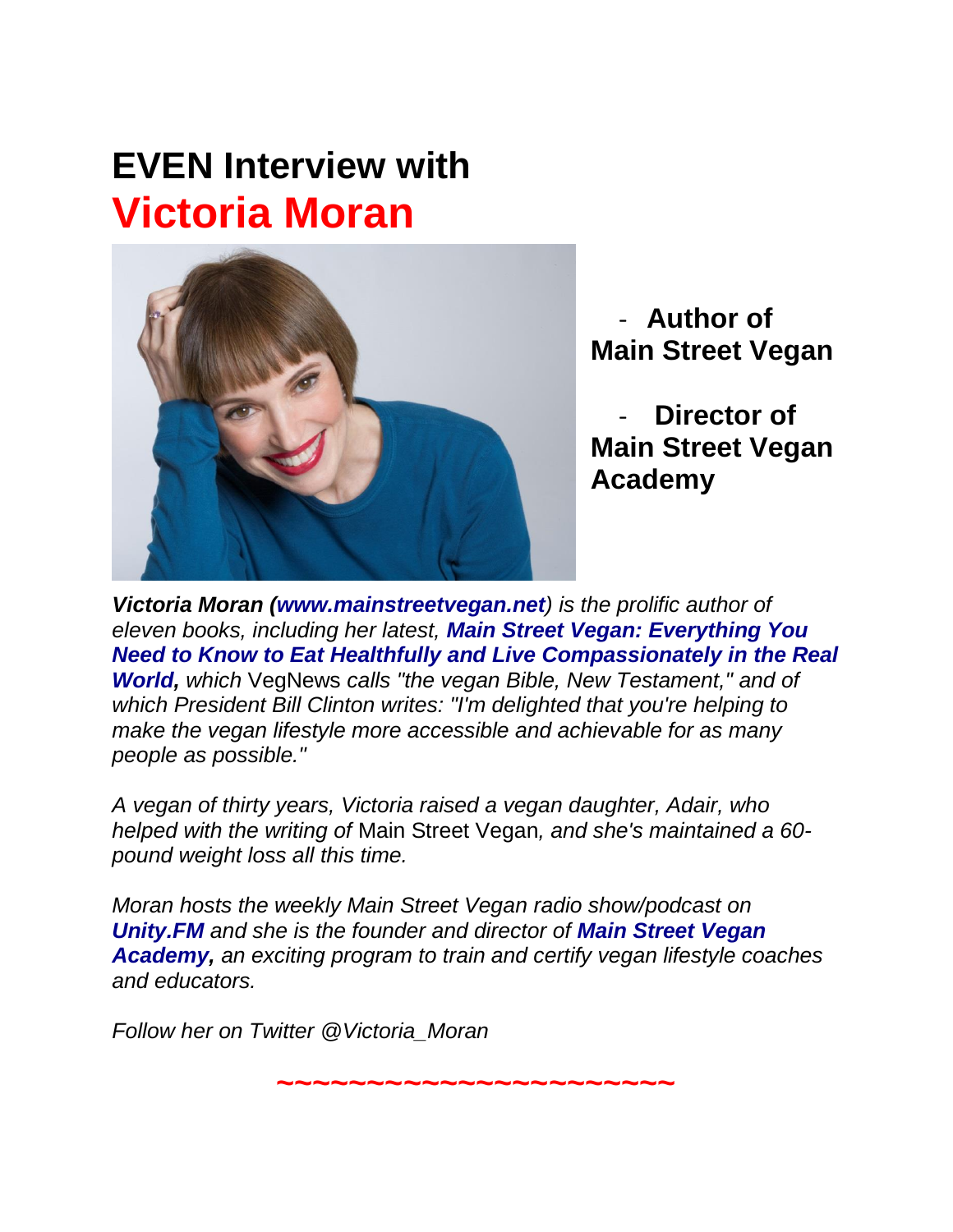#### **EVEN: How did veganism become part of your life?**

**Victoria:** I always loved animals and first attempted to go vegetarian at thirteen. I lived on cottage cheese and fruit cocktail for a summer and finally went back to meat out of sheer hunger, but I knew that someday I'd learn what I needed to know and do this again.

That time came when I was eighteen and living in London for a fashion course. I was getting into yoga, which at that time strongly suggested vegetarianism, and London was veg-friendly enough that I was able to get off eating land animals there. Fish came next, but veganism seemed impossible.

I was a practicing binge eater then and veganism just seemed too hard, even though it fascinated me enough that I used a fellowship I later received in college to return to the UK and study vegans there. The resultant paper I wrote became *[Compassion the](http://www.amazon.com/Compassion-Ultimate-Ethic-Exploration-Veganism/dp/0722509537/ref=sr_1_2?ie=UTF8&qid=1368464293&sr=8-2&keywords=compassion+the+ultimate+ethic)*  **[Ultimate Ethic](http://www.amazon.com/Compassion-Ultimate-Ethic-Exploration-Veganism/dp/0722509537/ref=sr_1_2?ie=UTF8&qid=1368464293&sr=8-2&keywords=compassion+the+ultimate+ethic)**, my first book, and, as far as I know, the first book on vegan philosophy and practice ever to come from a major publisher. (It eventually went out of print but the **American [Vegan Society](http://americanvegan.org/AV%2012-4%20Books%20Winter2012%202013.pdf)** continues to publish and sell it.) I still wasn't able to take the full vegan plunge until I got into recovery for compulsive eating. Once I had the power of choice over what I would eat, I chose vegan, and it's been a great blessing.

#### **EVEN: Who was an influential person in your life earlier on that led you to veganism?**

**Victoria:** She was a non-vegetarian named Adelene DeSoto, the grandmother-aged woman my parents hired to live with us and take care of me since they both worked and this was in the days before daycare centers. Mrs. DeSoto (I called her Dede) responded to my three-year-old's boast "I killed a red spider with my bare hands!" with "And what had he done to you?"

## *It was one little question, but it changed my world view: just because I could exert power over some weaker being, didn't mean I was supposed to.*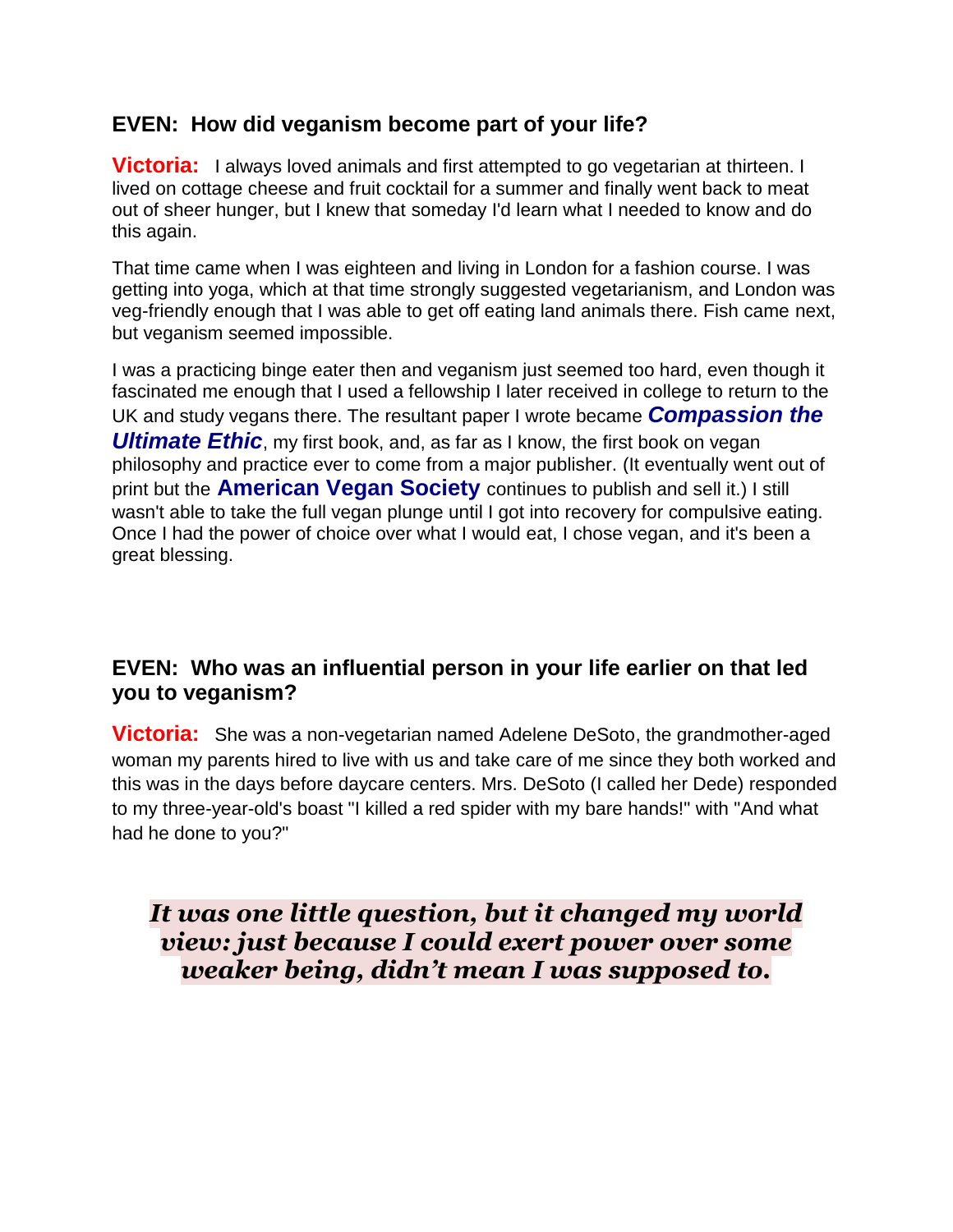Dede told me about vegetarianism the day I came home from 1st grade proudly reciting the 4 Food Groups. "There are people who never eat any meat," she told me. "They're called vegetarians and I could take you to the cafeteria at Unity Village and get you a hamburger made out of peanuts. You'd think you were eating beef." (Unity Village is the headquarters of the Unity movement, a prayer ministry founded by vegetarians in the 1800s. Later generations left the vegetarian teachings behind, but it's interesting the Unity Online Radio people came to me last year inviting me to do the Main Street Vegan radio show for them, and adding, "It's time we got back to our roots.")

Dede also raised me to rescue baby birds (although we tended to fail miserably with them) and collect money for the animal shelter and adopt all our pets. She was my inspiration and I took her love and wisdom a bit further than she'd been able to do in becoming a vegan. I see my own daughter, Adair, a lifelong vegan, taking it further than me: she's a licensed wildlife rehabilitator who takes in injured and abandoned pigeons, sparrows, squirrels, and yesterday even a little baby rat who'd washed out of his nest during a rainstorm.

I believe in karma and I see it working for Adair: she and her husband, young actors without trust funds or anything like that, managed to buy a condo in East Harlem with a yard. A yard in Manhattan--- a bona fide miracle---but they have one, and it's both play space for their two dogs and the site of the flight cages and bird feeders and other accoutrements of Adair's wildlife work.

### **EVEN: What advice would you give to a vegan advocate wanting to become more of an activist?**

**Victoria:** I think activism takes many forms and it changes over time. If you want to be a sign-carrying, leafleting kind of activist, there are dozens of reputable animal rights and vegan groups who'd love your help. If you're a person of means, use those resources in creative ways to further this cause. But always remember that as a vegan you're being an activist every day of your life.

Every time someone asks where you got your shoes, you get to carry this message. Every time to you go to lunch with a friend or colleague and order vegan, someone is seeing how this way of life works. And as you get older, if you avoid the common pitfalls of midlife and beyond -- overweight, diabetes, hypertension, high cholesterol -- you have a platform to share about your diet and lifestyle.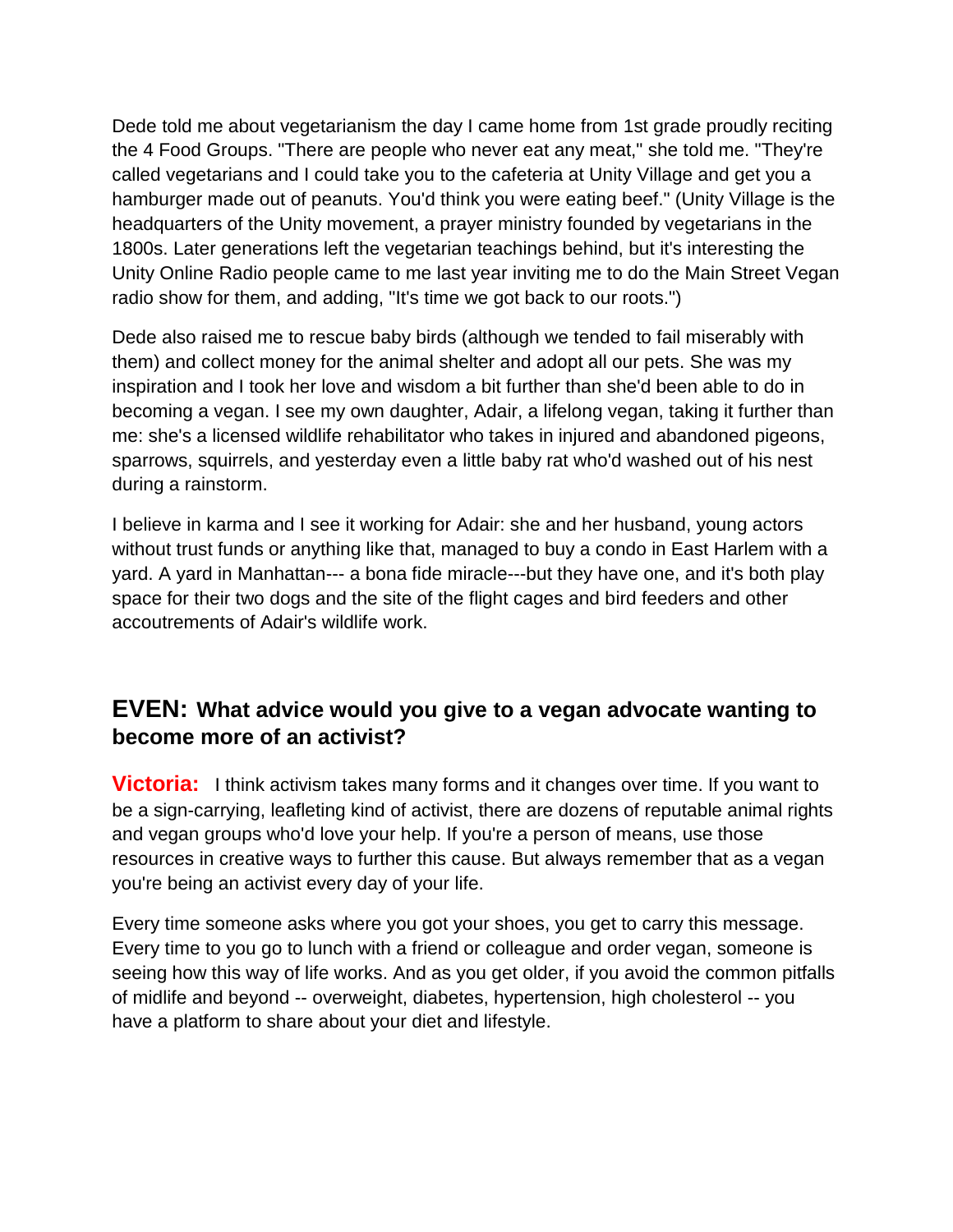## **EVEN: What do you think makes veganism hard for people?**

**Victoria:** It goes against the cultural norm. We're basically telling people that their mothers didn't feed them right, and that's a tough pill to swallow. Sugar, salt, fat, and dairy foods are addictive, and the ice cream, pastries, pizza, burgers, and other foods Americans enjoy are largely mixtures of sugar, salt, fat, and dairy: 'just say no' is a pretty weak message to give to someone who is physically and psychologically addicted to a substance.

Then there are the social issues. They seem to weigh heaviest in people's returning to animal foods after a stint of veganism. Most of the people who go back don't do it because of any health issues or even because of the inconvenience sometimes inherent in living and eating differently from the societal norm. Most people who give up do it because they got a new boyfriend. Or they moved to a place where they had no support for their lifestyle. Or their mom says one time too many, "It's just so hard to cook for you anymore. I don't know why you can make an exception for your own mother."

Eating is a social event and when you eat differently, people in your social circle can feel rejected. I think that vegan activists and influencers need to take this very seriously and do all we can to help vegans and would-be vegans fit in with their longstanding social groups and also develop so much pro-veg support that a little razzing from nonveg friends and family won't faze them.

#### **EVEN: What, in your opinion, is the most misunderstood idea about veganism?**

**Victoria:** That it's a diet. It is *not* a diet.

## *Veganism is a moral conviction. Even if you do it primarily for your health, there has to be a moral conviction or the risk of giving up is too high.*

Is this the best diet on earth? Maybe. No one really knows because there are no large, long-standing vegan societies we can study and compare to their non-vegan counterparts.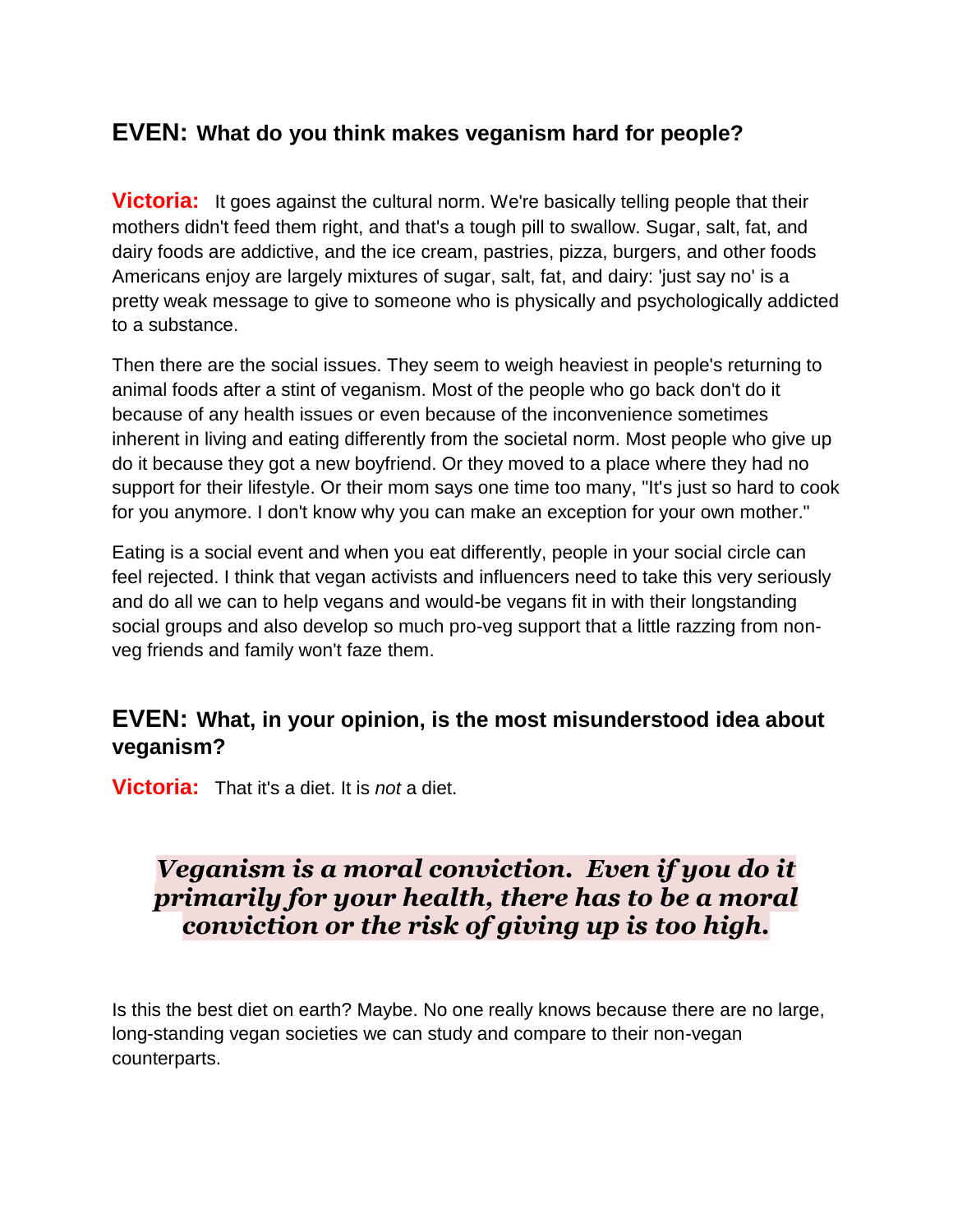What the researchers *do* know is that those communities that eat very few animal products are healthier than those that eat more animal products, but whether eating none is better than eating a few has simply not been determined.

What if it were determined that eating a largely plant-based diet with a little fish, meat on the holidays, some low-fat dairy, and the occasional egg-white omelet was indeed the healthiest way to eat? Would you stay vegan? Probably not. Unless it was for you a moral conviction.

Diets come and go. I know from being the overweight child of a diet doctor that they cycle in and out and show up as the latest thing, when really they're just some rehash of something from years before coming back with a new name and fresh packaging. But there's money to be made in diets, so they keep on coming. Right now, the vegan "diet" is trendy. One day it won't be. It will show up on those 'What's Out' lists. For compassionate, sustainable living to grow and change the world, we have to see our veganism as far more than a diet.

### **EVEN: What one thing from your thinking in childhood do you wish you could change?**

**Victoria:** I wish I'd known then that there was more to my overeating and obesity than weak willpower and some inherent flaw in my character. Those beliefs crippled my self-esteem for years.

# *I wish I'd known that food addiction and compulsive eating is a disease syndrome that comes from a combination of processed foods and lack of guidance for the filling the spiritual emptiness we all show up on this planet seeking to fill.*

It would have been great to have discovered this at thirteen, but I discovered it at thirty, and there's a lot of life after thirty.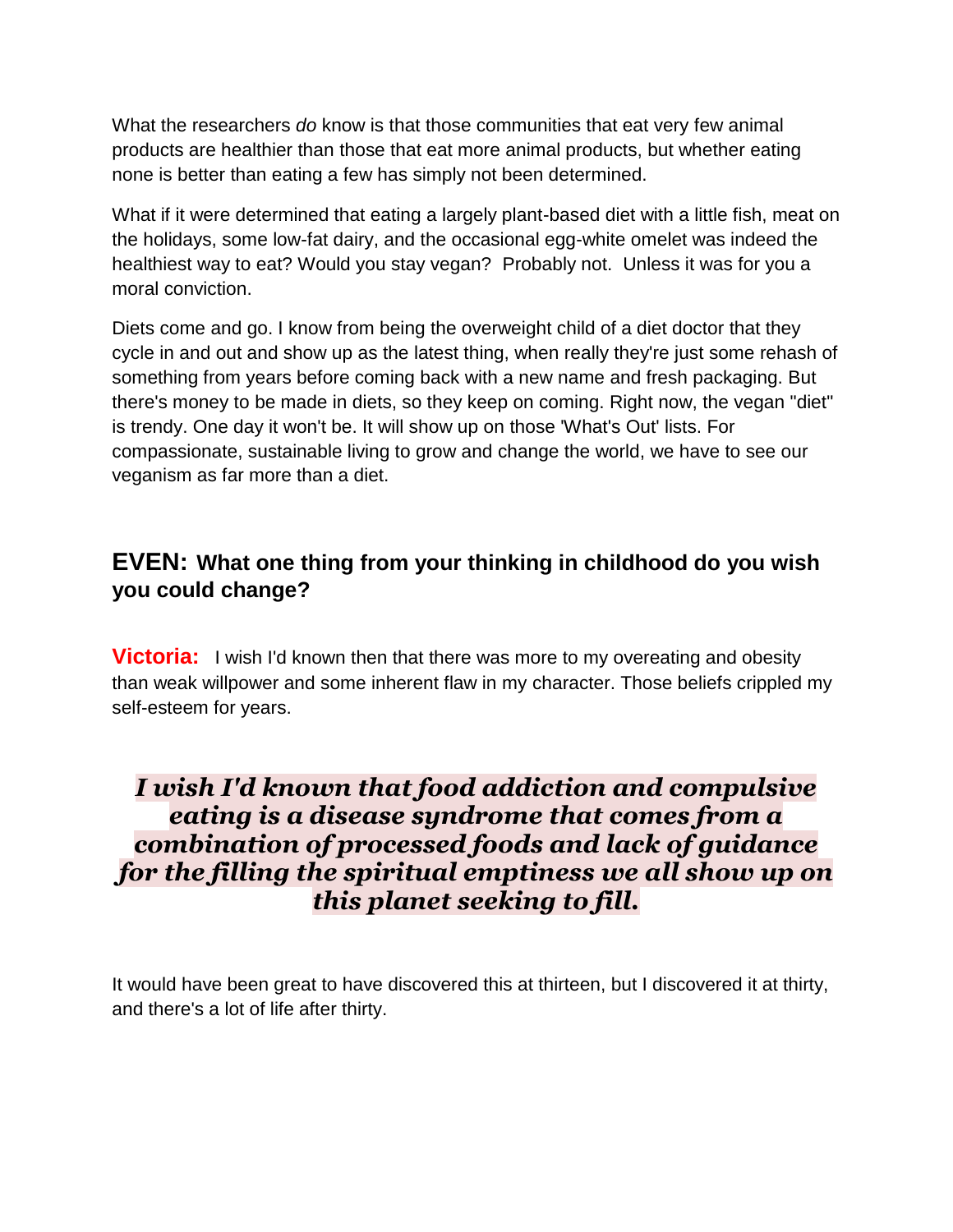#### **EVEN: If you were to mentor a younger person today, what guidance might you offer? What encouraging words might you share with a newbie?**

**Victoria:** What a terrific time to go vegan! These days with vegan foods, cosmetics, and clothing more easily accessible than ever, you can spend the energy people used to have to devote to making their own tofu into being a shining example of the vegan ethic.

The most important thing you can do is build a strong social network of other vegans. This can be a combination of a local veg and/or animal rights group, meet-up groups and vegan drinks; finding a yoga studio where vegetarianism/veganism is encouraged; and getting a vast online network of friends and supporters. Listen to vegan podcasts when you run or when you walk your dog. Follow your favorite bloggers. Read books. Consider this a grand adventure and a life's commitment.

### **EVEN: Do you have a favorite vegan meal or food you can tell us about that really makes veganism work for you?**

**Victoria:** I really enjoy huge salads, especially in the warm weather. I make 'wholemeal salads' with beans, some steamed veggies, seeds, and a dressing based on tahini or raw cashews. It's my go-to lunch all the time unless I've just come in from 20-degree weather and go for soup or chili instead.

What makes veganism work for me is, first, I believe in it. I'm over the doubts --- Am I really getting enough protein? Might I be missing some nutrient my Paleo friends talk about? --- and I am convinced that this is a healthy, life-affirming way of living. Having a lot of vegan friends helps a great deal.

And health wise, my background in Ayurveda is invaluable. Ayurveda is an ancient health system from India still recognized by the World Health Organization. It has lots of wise suggestions for healthy living and it suggests a slightly different approach to diet and lifestyle for the three different Ayurvedic body types. When I do what I'm supposed to do Ayurvedically, I feel fabulous. (If you've interested in this, a book I recommend is *The Ayurvedic Vegan Kitchen* by Talia Lutzker.)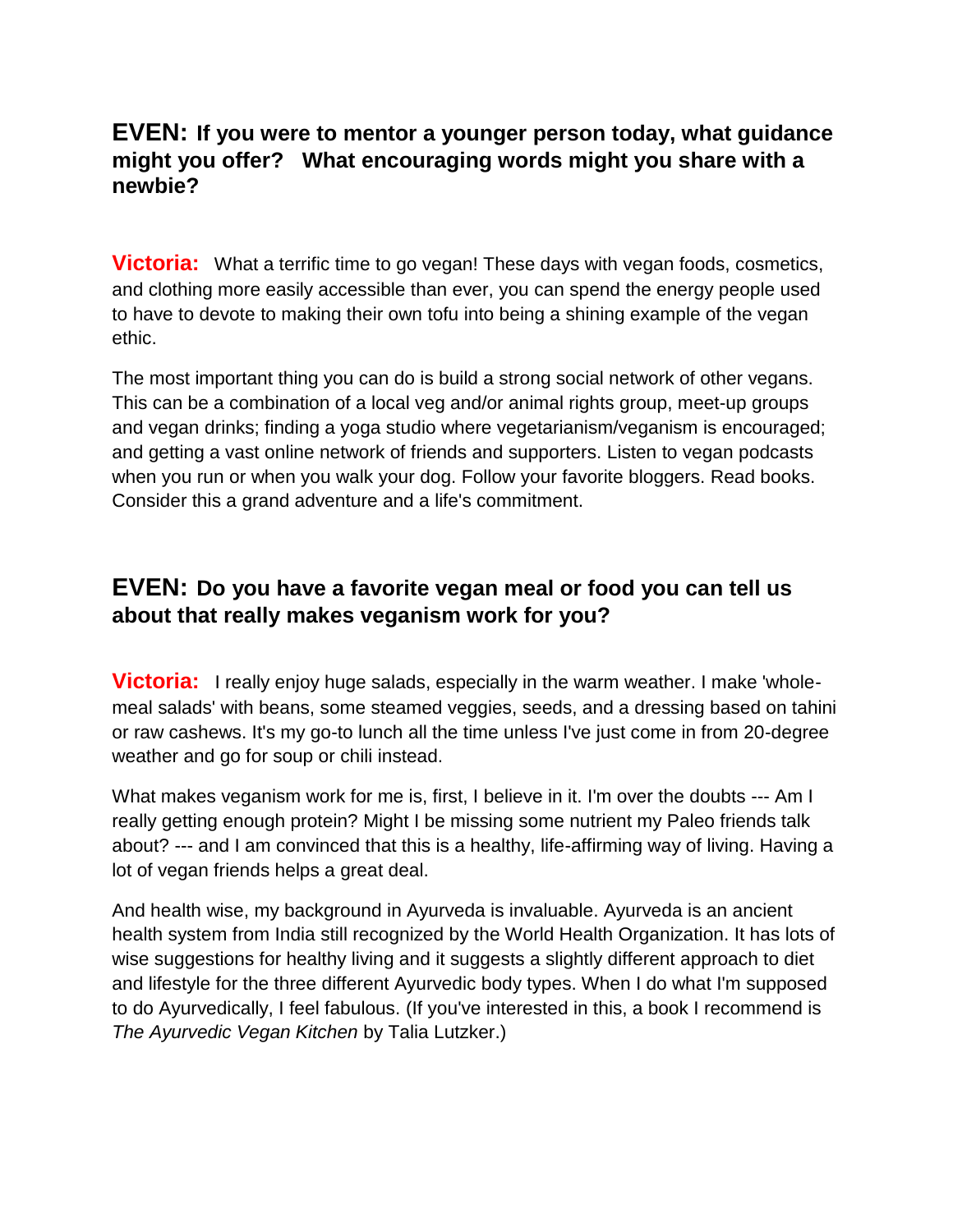#### **EVEN: What one thing makes veganism worthwhile for you?**

**Victoria:** I know I'm doing the best I can to mitigate suffering. The amount of suffering in the world, both human and animal, is beyond comprehension and my ability to do something about it as one mere mortal is very small.

# *Being vegan, however, is something I can do, and it makes me feel every day that by making the choices that I do, I'm thanking God and Life and Nature for the privilege of being here.*

And remember how I said that I believe in karma? The vegan lifestyle pays me back: I've kept off sixty pounds for nearly thirty years without dieting or deprivation (my book, *The Love-Powered Diet,* is all about this); I'm at the age where relatives on both sides of my family had heart disease and diabetes and I don't have any degenerative health problems at all; and I enjoy my life so much today.

Nobody ever said that being on the other side of sixty would be this fabulous, but I enjoy fashion and looking good and socializing in the dazzling milieu of New York City as much as people decades younger. A whole-foods vegan diet and lifestyle is like an infusion of youthfulness and vitality. It's partly from the nutritional oompf factor of the foods we eat and, I believe, it's partly the universe saying thank you.

## **EVEN: Any opinion or insight on the future of veganism in today's world?**

**Victoria:** I think that those of us working on behalf of veganism and a new attitude toward non-human animals are like abolitionists in the early 1800s. There was history to their movement and they had right on their side, but slavery was still legal and still thriving. Many of them would die before they could see the end of humans owning humans, but it was inevitable. I believe that a vegan world is equally inevitable, and we're laying the foundation for that great day.